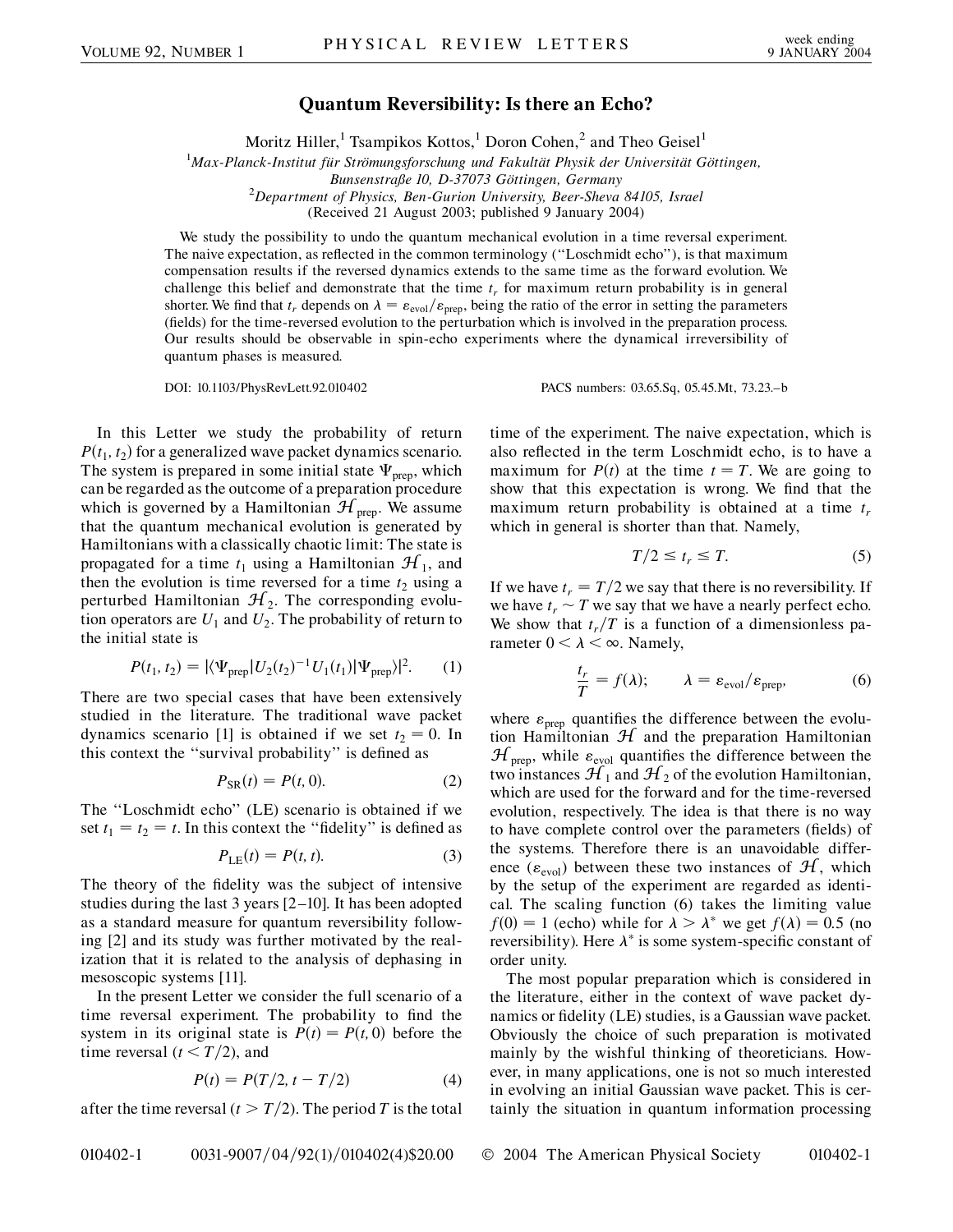[12] and in spin-echo experiments [10] where one starts with a random initial state. Formally a Gaussian wave packet can be regarded as the ground state of a phasespace shifted Harmonic oscillator. Therefore it is characterized by a very large  $\varepsilon_{\text{prep}}$ , leading to  $\lambda \ll 1$ . In this Letter we do not assume  $\lambda \ll 1$ , but rather consider the general case.

In order to develop a general theory we need a model in which we have control over both  $\varepsilon_{\text{prep}}$  and  $\varepsilon_{\text{evol}}$ . We consider a quantized system whose classical analog has a positive Lyapunov exponent. Its Hamiltonian  $\mathcal{H} =$  $\mathcal{H}(Q, P; x)$  depends on a parameter (field variable) *x* which is determined by the experimental setup. For example it can be either a gate voltage or a magnetic flux. The dynamics takes place within a classically small (but quantum mechanically large) energy window. The classical dynamics is assumed to have a well-defined finite correlation time  $\tau_{\text{cl}}$ . We consider classically small (but possibly quantum mechanically large) perturbations  $(x \mapsto x + \delta x)$ . Accordingly, the Hamiltonian can be linearized as follows:

$$
\mathcal{H} = \mathcal{E} + \delta x \mathcal{B}.\tag{7}
$$

We define  $\mathcal{H}_1$  and  $\mathcal{H}_2$  by setting  $\delta x = \pm \varepsilon_{\text{evol}}$ . The requirement of having classically small  $\delta x$  means that the phase-space structure of  $\mathcal{H}_1$  and  $\mathcal{H}_2$  is similar, and that any (small) difference in the chaoticity can be neglected (we have verified that this smallness condition is satisfied for the example below).

The preparation issue requires further discussion. The traditional possibility is to prepare a Gaussian wave packet (also known as a coherent state preparation). We regard this possibility as uncontrolled because the value of  $\varepsilon_{\text{prep}}$  is ill defined. To have a physically meaningful definition of  $\varepsilon_{\text{prep}}$  the natural procedure is as follows: We define a preparation Hamiltonian  $\mathcal{H}_{\text{prep}}$  by setting  $\delta x =$  $\varepsilon_{\text{prep}}$ . Then we start with an initial eigenfunction of  $\mathcal E$  and evolve it with  $\mathcal{H}_{\text{prep}}$  until we get an ergodiclike steady state within an energy shell (note [13]). The width of this energy shell is proportional to  $\varepsilon_{\text{prep}}$ . The resulting wave packet is used as an initial state for the time reversal experiment. For the purpose of comparison we shall consider also a Gaussian wave packet preparation. For such preparation  $\lambda \ll 1$  irrespective of its energy width. The reason is that this preparation does not occupy ergodically its energy shell. Formally one can say that for a Gaussian wave packet  $\mathcal{H}_{\text{prep}}$  differs enormously from the evolution Hamiltonian. There is no point in quantifying this difference. This is the reason why we use our controlled preparation procedure, where  $\mathcal{H}_{\text{prep}}$  differs from the evolution Hamiltonian in a well-defined manner. In any case we shall verify that a Gaussian wave packet is indeed like taking a preparation with  $\lambda \ll 1$ .

In our numerical investigation we use the model Hamiltonian

$$
\mathcal{H}(Q, P; x) = \frac{1}{2}(P_1^2 + P_2^2 + Q_1^2 + Q_2^2) + xQ_1^2Q_2^2, \quad (8)
$$

with  $x = 1 + \delta x$ . It describes the motion of a particle in a 2D well (2DW). The physical units are chosen so as to have dimensionless variables. Therefore upon quantization the Planck constant  $\hbar$  is a dimensionless quantity. Our numerical study is focused on an energy window around  $E \approx 3$  where the motion is mainly chaotic with characteristic correlation time  $\tau_{\text{cl}} \approx 1$  [14]. The quantization is done with  $h = 0.012$ . We write the Hamiltonian matrix as in Eq. (7), using a basis such that  $\mathcal E$  is diagonal. The mean level spacing is  $\Delta \approx 4.3 \times \hbar^2$ . As expected, on the basis of a general ''quantum chaos'' argumentation [15], the matrix  $\mathcal B$  is a banded matrix. More details regarding the band profile can be found in Ref. [14]. The only additional piece of information that is needed for the following analysis is the parametric scale  $\delta x_c$ . This is defined as the  $\delta x$  which is needed in order to mix neighboring levels. It is given by the ratio  $\Delta/\sigma$ , where  $\sigma$  is the root mean square value of the near diagonal matrix elements of the B matrix. For the above model  $\delta x_c \approx 3.8 \hbar^{3/2}$ .

Figure 1 (left panels) displays representative results of simulated time reversal experiments. One experiment is done with a coherent state preparation, and we indeed see behavior that looks like an echo  $(t_r \sim T)$ . Qualitatively the same behavior is observed for a random preparation that has  $\lambda \ll 1$ . Once we take a preparation with a larger value of  $\lambda$ , we realize that the compensation time is in general  $t_r < T$ . In particular with the  $\lambda > 1$  preparation we do not observe any quantum reversibility  $(t_r = T/2)$ .

In Fig. 2 we present some results for  $t_r/T$ . We clearly see that  $t_r$  is smaller for larger values of  $\varepsilon_{\text{evol}}$ . Much more



FIG. 1 (color online). Left panels: The probability  $P(t)$  to find the system in its original state, for the 2DW model. The two panels, from top to bottom, are for the representative values  $\varepsilon_{\text{evol}} = 0.00315$  and 0.26. We use various preparations: a coherent state preparation (solid lines), a random superposition with the same energy width  $(O)$ , a random superposition (dotdashed lines) with a larger  $\lambda$  where  $\epsilon_{\text{prep}} = 0.4$ , and a  $\lambda > 1$ preparation (dashed lines) which was obtained by setting  $\epsilon_{\text{prep}} = 0$ . The arrows indicate the time  $t_r$  for the case  $\epsilon_{\text{prep}} =$ 0*:*4. Right panels: The simulations are now done with the corresponding RMT model.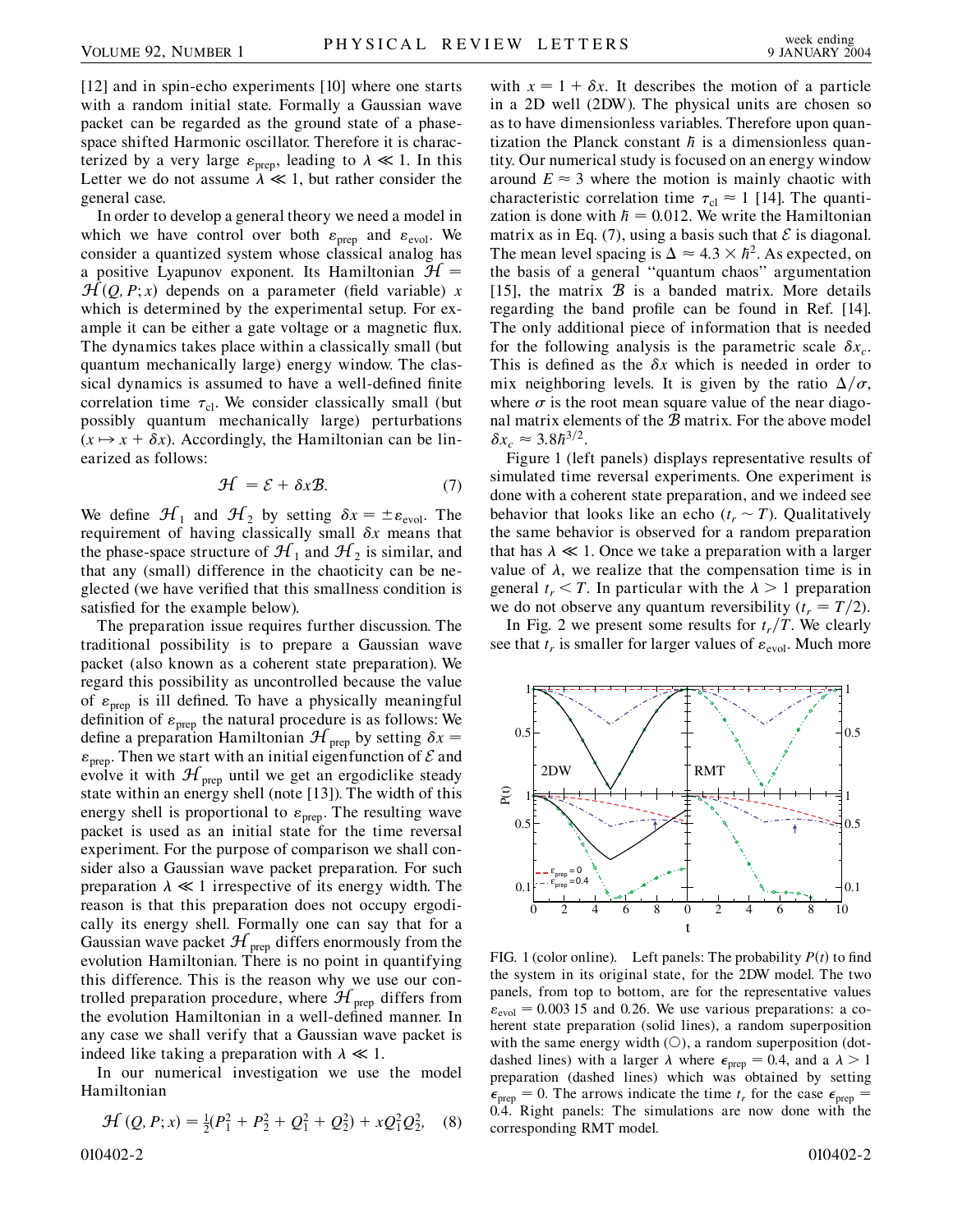

FIG. 2 (color online). The time  $t_r$  is calculated from the simulation of  $P(t)$ , and the ratio  $t_r/T$  is presented for various values of the period  $T$ , and for various values (see legend) of  $\varepsilon_{\text{evol}}$ . An average over a number of initial wave packets with the same  $\varepsilon_{\text{prep}} = 0.4$  was performed. We clearly see that  $t_r$  is smaller for larger values of  $\varepsilon_{\text{evol}}$ . The left panel corresponds to the 2DW simulations, while the right panel corresponds to the effective RMT model.

illuminating is Fig. 3 where we present several data sets for  $t_r$ . Each data set is characterized by a different  $\varepsilon_{\text{prep}}$ and *T*, while  $\varepsilon_{\text{evol}}$  is varied. The data points scale nicely with respect to  $\lambda$ , hence confirming the scaling hypothesis Eq. (6). Moreover, we see that for  $\lambda > \lambda^*$ , with  $\lambda^* \approx$ 1.3, we have  $t_r = T/2$  (no echo) irrespective of the actual value of  $\varepsilon_{\text{prep}}$  and  $\varepsilon_{\text{evol}}$ . Thus, if we want a  $\lambda > \lambda^*$ type of preparation, we simply can set  $\varepsilon_{\text{prep}} = 0$ , which means an eigenstate of  $\mathcal E$ . From Fig. 3 we also see that in the other limiting case of  $\lambda \ll 1$  we have (nearly) an echo. This is the same as in the case of a Gaussian wave packet preparation.

In order to explain the observed results for  $t_r$  we look at Fig. 4. There are two axes along which the theory of  $P(t_1, t_2)$  is quite well known. One is the traditional wave packet dynamics axis  $t_2 = 0$  along which  $P_{SR}(t)$  is defined, while the other is the "LE axis"  $(t_2 = t_1)$  along which  $P_{LE}(t)$  is defined. In the figure we also indicate the course of a time reversal experiment. It is clear that in order to have  $t_r < T$  the contour line  $P(t_1, t_2) = P_{SR}(T/2)$ should meet the  $t_1$  axis in a sharp angle. Furthermore, if we want to have some remnant of an echo at the end of the period  $(t = T)$  we have to cross the contour line  $P(t_1, t_2) = P_{LE}(T/2)$ . The condition for that is

$$
P_{\rm SR}(T/2) < P_{\rm LE}(T/2). \tag{9}
$$

In the following discussion we assume that both  $\varepsilon_{\text{prep}}$  and  $\varepsilon_{\text{evol}}$  are larger than  $\delta x_c$ , which means that the perturbations are strong enough to mix levels. In such case the decay of  $P_{SR}(t)$  or  $P_{LE}(t)$  is approximately exponential:

$$
P_{\text{SR}}(t), P_{\text{LE}}(t) = \exp(-\gamma t). \tag{10}
$$

Moreover in both cases  $\gamma$  is given by the expression

$$
\gamma = \min(\gamma_{\text{PT}}, \gamma_{\text{SC}}),\tag{11}
$$

010402-3 010402-3



FIG. 3 (color online). The ratio  $t_r/T$  for different initial random wave packets which are determined by  $\varepsilon_{\text{prep}}$  and for various  $\varepsilon_{\text{evol}}$ . The horizontal axis is the scaled variable  $\lambda$ . The data scale nicely in accordance with Eq. (6). The left panel corresponds to the 2DW simulations, while the right panel corresponds to the effective RMT model. The dot-dashed line (left panel) is a simple polynomial fit to the data. The same line is displayed in the right panel to allow comparison.

where  $\gamma_{PT}$  is the value which is determined by perturbation theory, while  $\gamma_{SC}$  is determined by semiclassical considerations.

The detailed theories behind the exponential approximation Eq. (10) are quite different in the two respective cases  $[P_{SR}(t), P_{LE}(t)]$ . The theory of the survival probability is related to the parametric theory of the local density of states (LDOS) [14,16]. Namely, for relatively small perturbations  $\gamma = \gamma_{PT} \propto (\varepsilon_{prep}/\delta x_c)^2$  is essentially the width of Wigner's Lorentzian, while for large perturbations  $\gamma = \gamma_{SC} \propto \varepsilon_{prep}$  is the width of the energy shell (in the latter case the exponential approximation is at best a good fit). In contrast to that, the theory of the fidelity  $P_{\text{LE}}(t)$  is related to a theory of dynamical correlations and cannot be reduced to the LDOS analysis [8]. The best theory to date is semiclassical (see [9] and references



FIG. 4. The contour line of  $P(t_1, t_2)$  that goes through the point  $(T/2, T/2)$ . One solid line ("no echo") is for the case  $\lambda \geq 1$ . The other solid line is for the case of a relatively small  $\lambda$ . The dashed line illustrates the course of a time reversal experiment, while the "LE axis" is the line along which  $P_{LE}$  is defined.